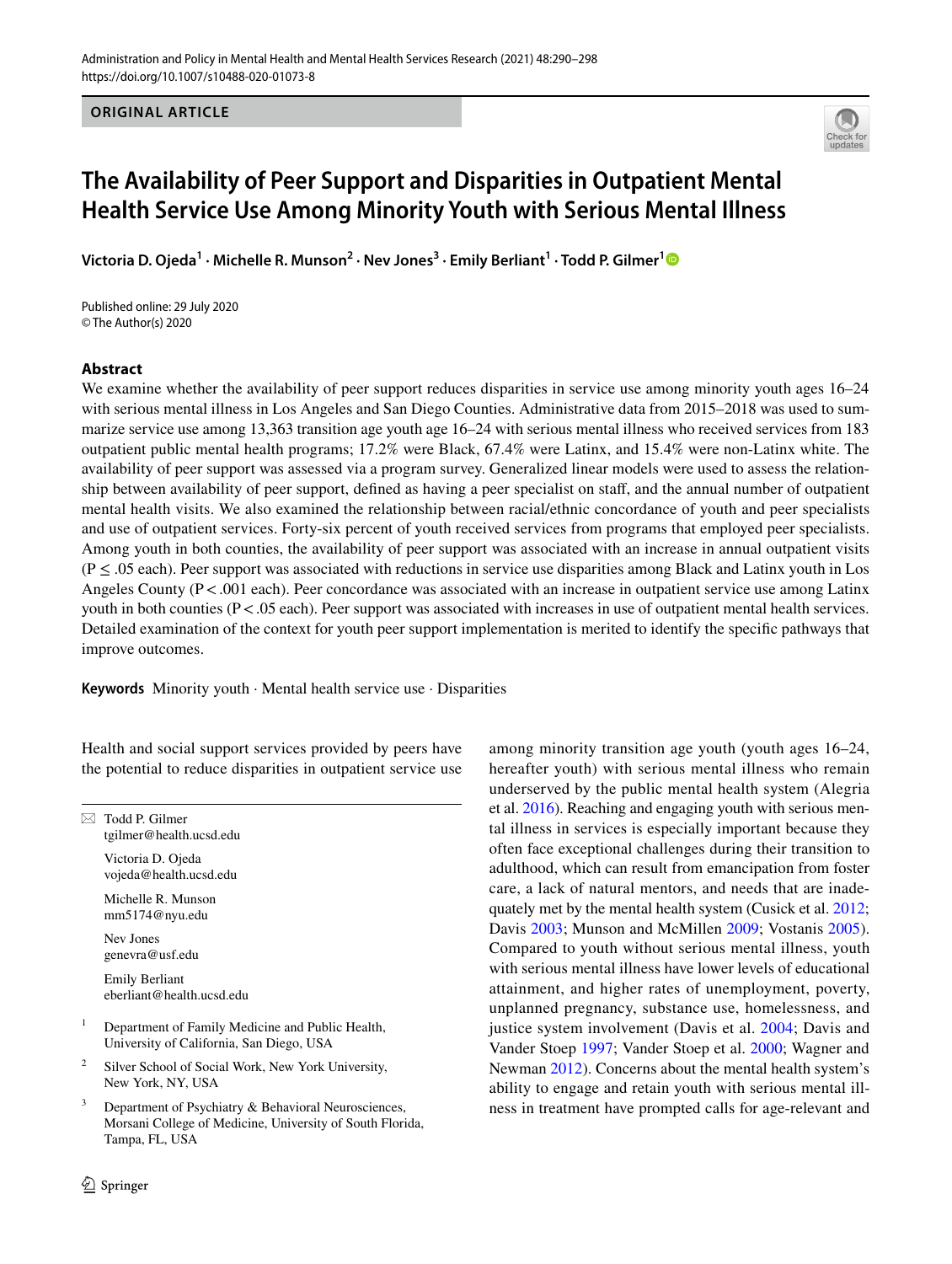culturally appropriate services (Edlund et al. [2002](#page-7-5); Manteuffel et al. [2008;](#page-7-6) Pottick et al. [2008](#page-7-7)).

Minority youth face disparities in both mental health treatment and outcomes, defned as "diferences across racial and ethnic groups that are not justifed by their underlying health conditions or treatment preferences" (Institute of Medicine [2002;](#page-7-8) Institute of Medicine and National Research Council [2015\)](#page-7-9). African American and Latinx youth experience higher rates of depression and lower rates of mental health treatment compared to non-Latinx white youth (Alegria et al. [2011;](#page-6-1) Alegría et al. [2008;](#page-6-2) Horvitz-Lennon et al. [2009\)](#page-7-10). Disparities in access to care and quality of care persist at the population, provider, and system levels (Cook and Alegria [2011;](#page-6-3) Cook et al. [2013\)](#page-6-4). These disparities have motivated recommendations for evidence-based, culturallytailored interventions that emphasize the natural strengths of youth and efectively link them to both professional services and community resources, with the goals of improving access to treatment and promoting equitable health and social outcomes (Alegria et al. [2016\)](#page-6-0).

Peer support services have the potential both to support youth engagement in general and reduce racial/ethnic disparities by providing culturally and developmentally appropriate supports that build on mutuality, empathy, and trust (Grant et al. [2018;](#page-7-11) Simmons et al. [2017;](#page-8-3) Solomon [2004](#page-8-4)). Conceptual frameworks have identifed common determinants of engagement among youth, including beliefs about treatment, stigma, and trust (Lal and Malla [2015](#page-7-12); Munson et al. [2012](#page-7-13); Tindall et al. [2018\)](#page-8-5). Peer support is an intervention that has been shown to have promise for improving mediating factors such as trust and engagement among transition age youth (Gopalan et al. [2017](#page-7-14); Munson et al. [2016](#page-7-15)). Youth peer providers (or peer specialists) have been found to possess unique knowledge and expertise based on lived experience in combination with training that supports skills such as strategic disclosure (Simmons et al. [2020\)](#page-8-6). Peer providers may also bring enhanced credibility and an ability to serve as role models for resilience/recovery (Solomon [2004](#page-8-4)).

Despite the emergent widespread use of peers in mental health programs for youth, the evidence base for peer support focuses largely on adults and provides mixed results, (Davidson et al. [2012](#page-7-16); Lloyd-Evans et al. [2014](#page-7-17); Reif et al. [2014](#page-7-18)), depending on the outcomes assessed (King and Simmons [2018](#page-7-19)). With respect to reducing disparities, for example, research on adult peer navigation among adults with a range of health conditions, including serious mental illness, seems to support a role of adult peer supporters in increasing engagement and reducing disparities (Corrigan et al. [2017a,](#page-6-5) [b](#page-7-20); Corrigan et al. [2014](#page-7-21); Corrigan et al. [2017a](#page-6-5), [b\)](#page-7-20). Overall, these studies suggest good reason to hypothesize that peer support could be effective for reducing disparities among minority youth with serious mental illness, who may beneft from culturally concordant mentorship and support.

In this paper, we examine the availability of peer support among publicly funded outpatient mental health programs in Los Angeles and San Diego Counties. We examine whether programs provide peer support, defned as having a peer specialist on staff. We estimate the effect of having a peer specialist on staf, hypothesizing that youth who receive services from programs that employ peer specialists will have a more favorable service profle, defned as a higher use of outpatient services. We also examine whether disparities in service use exist by race/ethnicity among Black, Latinx, and non-Latinx White youth, and if disparities are less present among programs with peer specialists. Finally, we examine whether peer concordance in terms of race/ethnicity afects service use among minority youth. This paper is part of a larger mixed-methods study that examines the efectiveness of peer support in reducing disparities among minority youth.

## **Methods**

#### **Study Sample**

Administrative data provided by the Los Angeles County Department of Mental Health and the San Diego County Department of Behavioral Health Services were used to identify Black, Latinx, and White age youth ages 16–24 receiving services premised on a diagnosis of serious mental illness (as defned by the state of California) [\(2020](#page-7-22)) who received outpatient mental health services in three fscal years, from July 1, 2015–June 30, 2018. Data include date of birth, gender, and race and ethnicity; and outpatient service use information including dates of service, diagnosis codes, and procedure codes.

We organized the data by fiscal year. Age was calculated as of January 1 of the fscal year. Procedure codes identifed outpatient services including case management, medication management, rehabilitation, and therapy. We calculated the number of outpatient visits as the number of unique days during which one of these services was received. Diagnoses were examined across the fscal years and was used to hierarchically assign a diagnosis of schizophrenia, bipolar disorder, or major depression; for example, if a youth received a diagnosis for both schizophrenia and depression, a diagnosis of schizophrenia was assigned.

Youth were assigned to the outpatient program in which they received the highest number of outpatient services during the year; ties were handled by random assignment. The focus of the study was on non-team-based outpatient mental health programs; that is, those providing services such as medication management, counseling, and vocational supports without centralized care coordination. In order to help accurately identify programs serving predominantly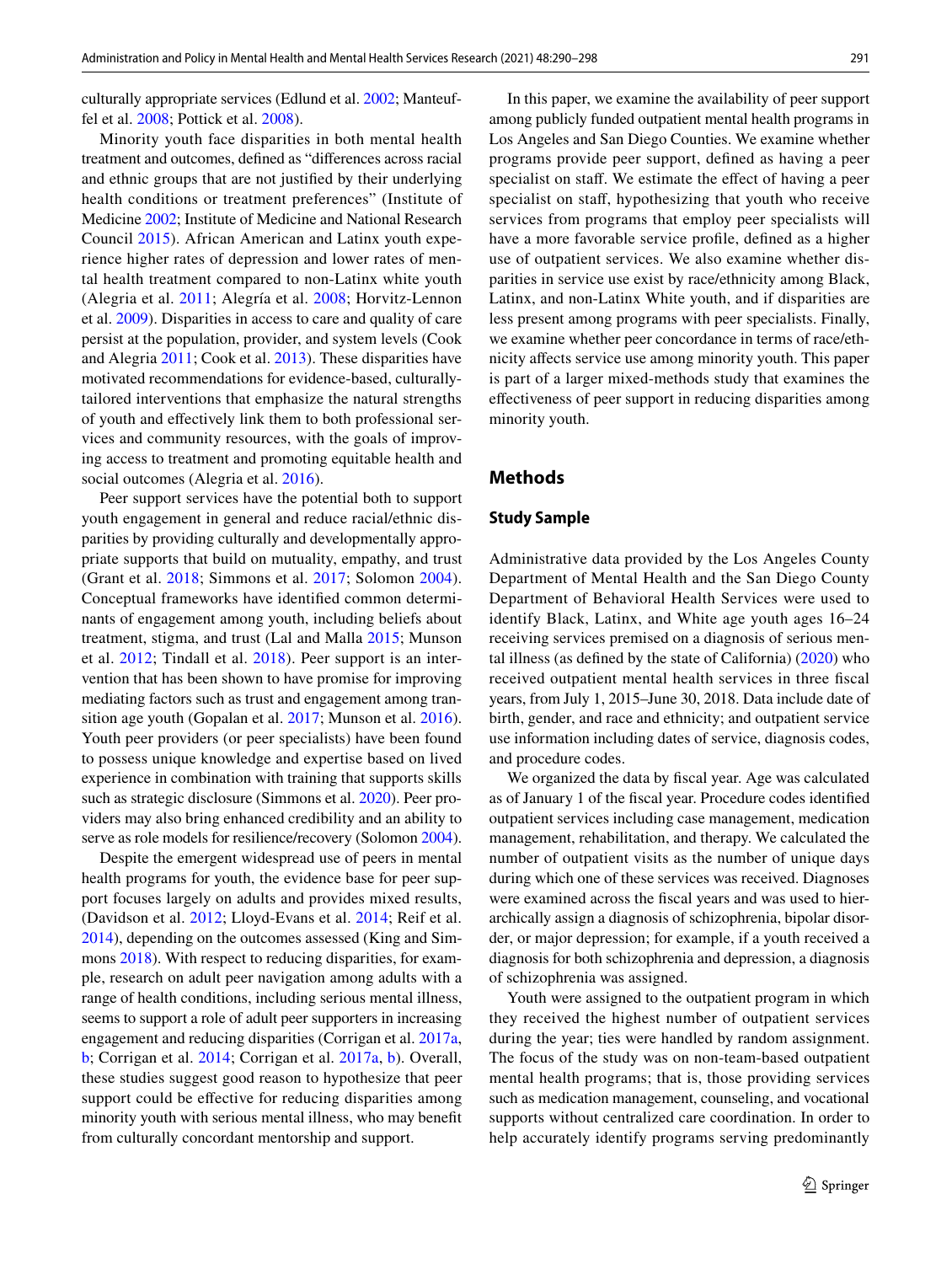youth we limited the sample to sites that served at least 20 youth during any given fscal year. We excluded programs which reported employment of peer specialists for less than 3 years, in order to ensure that peer specialists could have been accessed by participants throughout the three-year study period.

## **Program Survey**

We implemented computer-assisted self-administered (CASI) surveys using Qualtrics™, a HIPAA-compliant cloud-based survey software (Provo, UT) to collect program-level data. Contact information was obtained for the programs in which youth were identifed as receiving outpatient services. Programs were contacted by phone in order to describe the study and to identify the appropriate persons to respond to the survey. Proposed program responders held a leadership position and had a broad knowledge of the program including the array of services provided and the use of peer specialists.

The program survey was conducted from August 1, 2018 and January 10, 2019. Proposed responders received personalized survey links and non-responders or persons with incomplete surveys received weekly emailed reminders. Responders were also ofered the option of completing an interviewer-administered survey on a day/time of their choosing. Electronic informed consent was provided by responders prior to responding to the survey. We sent survey requests to 335 programs; of these, 183 programs (54.6%) responded to the survey, and 76 respondents (45.1%) reported having a peer specialist on staff. About one-third of programs with peer specialists on staff employed peer specialists who were themselves transition aged (16–24;  $N = 29, 38.2\%$ ; 35 programs (46.0%) had peer specialists who were close in age  $(25-30)$  and 47  $(61.8\%)$  had peer specialist who were over 30 years of age. Among responding programs, 124 (68%) were in Los Angeles County and 59 (32%) were in San Diego County. Among respondents, 157 (85.8%) indicated that they were a program manager, 10 (10.4%) indicated that they were in an executive role, and 7 (3.8%) indicated that they were in a supervisory role.

This study used survey data regarding the array of available services, the availability of peer support services, and whether any peer specialists on staff were Black or Latinx, which was used to calculate the racial/ethnic concordance of youth with peer specialists.

#### **Analysis Methods**

Regression analysis was used to estimate the relationship between outpatient mental health visits and the availability of peer specialist services, adjusting for age, gender, race/ethnicity and clinical diagnosis of the patient, and the array of services available from the outpatient program. The annual number of outpatient mental health services was estimated using generalized linear models assuming a gamma distribution and a log link function (Blough et al. [1999](#page-6-6); Manning and Mullahy [2001\)](#page-7-23). Standardized estimates of annual outpatient visits were calculated using recycled predictions (Basu and Rathouz [2005\)](#page-6-7).

In a second set of analyses, we examined the relationship between disparities in service use and the availability of peer specialists. Separate analysis were conducted for youth in programs with and without peer specialists. As described above, standardized estimates were calculated for annual outpatient visits among youth in programs with and without peer specialists for each racial/ethnic group.

In a third set of analyses, we examined the relationship between service use and racial/ethnic concordance between youth clients and peer specialists. These analyses were limited to youth in programs with peer specialists, and separate analyses were conducted for Black and Latinx youth and by county. A variable was created to indicate concordance between the race/ethnicity of the youth client and at least one peer specialist. For example, for Black youth, concordance was assumed if their program reported having a Black peer specialist on staf. Standardized estimates of annual outpatient visits were calculated for youth with and without racial/ethnic concordance with the peer specialists in their programs.

Standard errors for each of the estimates were calculated using the nonparametric bootstrap with clustering at the program level, and p-values were computed using the percentile method from the empirical distributions of the results from 1000 replicates (Efron [1993](#page-7-24)). This study was approved by the Human Subjects Research Protections Program at the University of California, San Diego, Los Angeles Department of Mental Health, and San Diego County Department of Behavioral Health Services in accordance with the Privacy Rule of the Health Insurance Portability and Accountability Act of 1996.

#### **Results**

#### **Study Sample**

Table [1](#page-3-0) shows the characteristics of 13,363 age youth age 16–24 living with serious mental illness who received services from 183 outpatient mental health programs in Los Angeles ( $N = 9050$ , 67.7%) and San Diego ( $N = 4313$ , 32.3%) Counties. The mean age was 19.1 (SD=2.7); 7422 (55.5%) were female; 2303 (17.2%) were Black, 9002 (67.4%) were Latinx, and 2058 (15.4%) were non-Latinx White; 2011 (15.1%) received a diagnosis of schizophrenia, 3009 (22.5%) bipolar disorder, and 8343 (62.4%) major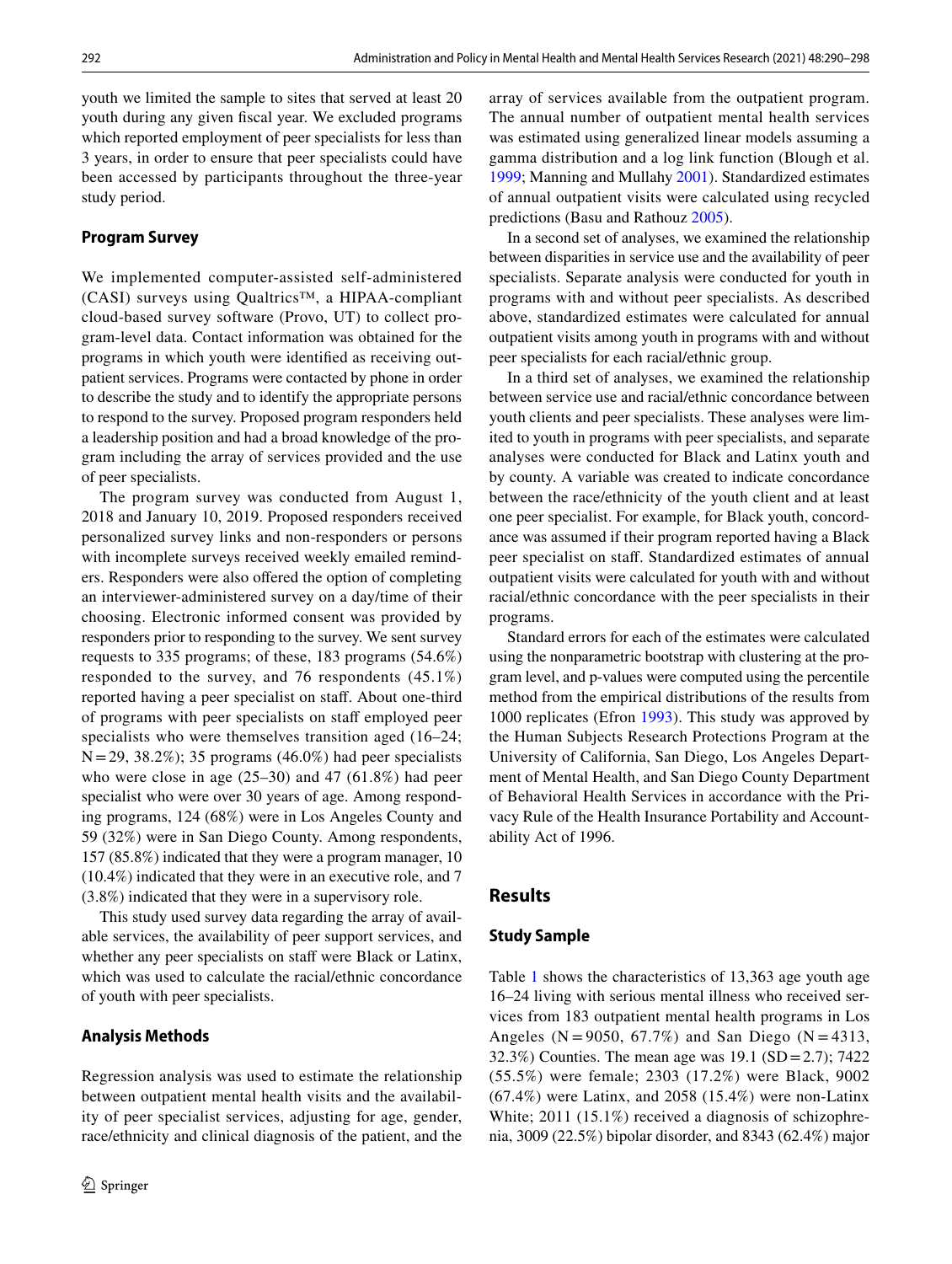<span id="page-3-0"></span>

|  | Table 1 Characteristics of transition age youth receiving services in Los Angeles and San Diego counties |  |  |  |  |  |  |  |  |
|--|----------------------------------------------------------------------------------------------------------|--|--|--|--|--|--|--|--|
|--|----------------------------------------------------------------------------------------------------------|--|--|--|--|--|--|--|--|

|                                                                    | Overall     |      | Los Angeles<br>county |      | San Diego county |      | P value |
|--------------------------------------------------------------------|-------------|------|-----------------------|------|------------------|------|---------|
|                                                                    | $\mathbf N$ | $\%$ | $\mathbf N$           | $\%$ | ${\bf N}$        | $\%$ |         |
| Overall                                                            | 13,363      |      | 9044                  |      | 2173             |      |         |
| Age group                                                          |             |      |                       |      |                  |      | < .001  |
| Age 16-17                                                          | 5698        | 42.6 | 3663                  | 40.5 | 2035             | 47.2 |         |
| Age 18-19                                                          | 2760        | 20.7 | 1996                  | 22.1 | 764              | 17.8 |         |
| Age 20-21                                                          | 1855        | 13.9 | 1312                  | 14.5 | 543              | 12.6 |         |
| Age 22-23                                                          | 1835        | 13.7 | 1250                  | 13.8 | 585              | 13.6 |         |
| Age 24                                                             | 1215        | 9.1  | 829                   | 9.2  | 386              | 9.0  |         |
| Gender                                                             |             |      |                       |      |                  |      | .002    |
| Female                                                             | 7422        | 55.5 | 5111                  | 56.5 | 2311             | 53.6 |         |
| Male                                                               | 5941        | 44.5 | 3939                  | 43.5 | 2002             | 46.4 |         |
| Race/ethnicity                                                     |             |      |                       |      |                  |      | $-.001$ |
| <b>Black</b>                                                       | 2303        | 17.2 | 1776                  | 19.6 | 527              | 12.2 |         |
| Latinx                                                             | 9002        | 67.4 | 6424                  | 71.0 | 2576             | 59.8 |         |
| Non-Latinx White                                                   | 2058        | 15.4 | 850                   | 9.4  | 1208             | 28.0 |         |
| Diagnosis                                                          |             |      |                       |      |                  |      | < .001  |
| Schizophrenia                                                      | 2011        | 15.1 | 1108                  | 12.2 | 903              | 20.9 |         |
| Bipolar disorder                                                   | 3009        | 22.5 | 1789                  | 19.8 | 1220             | 28.3 |         |
| Major depression                                                   | 8343        | 62.4 | 6153                  | 68.0 | 2190             | 50.8 |         |
| Service array: services available in addition to behavioral health |             |      |                       |      |                  |      |         |
| Basic services (e.g. ID, transportation, laundry)                  | 4400        | 32.9 | 3352                  | 37.0 | 1048             | 24.3 | < .001  |
| Benefits management                                                | 1738        | 13.0 | 1157                  | 12.8 | 581              | 13.5 | .270    |
| <b>Education Support</b>                                           | 5930        | 44.4 | 4124                  | 45.6 | 1806             | 41.9 | < .001  |
| Employment support                                                 | 7505        | 56.2 | 5600                  | 61.9 | 1907             | 44.2 | < .001  |
| Family services (e.g. family therapy, parenting skills)            | 8513        | 63.7 | 5990                  | 66.2 | 2523             | 58.5 | $-.001$ |
| Financial skills                                                   | 4885        | 36.6 | 3675                  | 40.6 | 1210             | 28.1 | < .001  |
| Housing support                                                    | 6980        | 52.2 | 5085                  | 56.2 | 1895             | 43.9 | < .001  |
| Physical health services                                           | 2507        | 18.8 | 2046                  | 22.6 | 461              | 10.7 | < .001  |
| Enrollment in a program with peer specialists                      |             |      |                       |      |                  |      | < .001  |
| Program has peer specialists on staff                              | 6194        | 46.4 | 3856                  | 42.6 | 2338             | 54.2 |         |
| Program does not have a peer specialist on staff                   | 7169        | 53.7 | 5194                  | 57.4 | 1875             | 45.8 |         |

depression. Outpatient programs provided a range of services in addition to behavioral health services: most common were family services including family therapy and parenting classes, employment support, and housing support. There were 6194 (46.4%) youth in programs with peer specialists on staff, and 7169 (53.7%) in programs without peer specialists.

There were signifcant diferences among youth in our sample based on the two counties where youth were served (Table [1](#page-3-0)). Youth served in Los Angeles County were somewhat older, more likely to be female, and more likely to be Black or Latinx, but were less likely to be diagnosed with schizophrenia or bipolar disorder than youth who received services in San Diego County (P≤0.002 each). Outpatient programs in Los Angeles County were generally more likely to provide additional types of services beyond behavioral health services. Programs providing services to youth in Los Angeles County were also less likely to have a peer specialist on staff when compared to programs in San Diego County  $(P<0.001)$ . Given these significant differences in youths' and programs' characteristics, we decided to analyze the data separately by county.

#### **Peer Specialists and Service Use**

Table [2](#page-4-0) shows standardized estimates of number of annual outpatient visits among youth in programs with and without peer specialists stratifed by county. Overall, Los Angeles County exhibited a greater mean number of annual outpatient visits compared to San Diego County ( $P < 0.001$ ). In both counties, youth in programs with peer specialists on staff had a greater number of annual outpatient visits than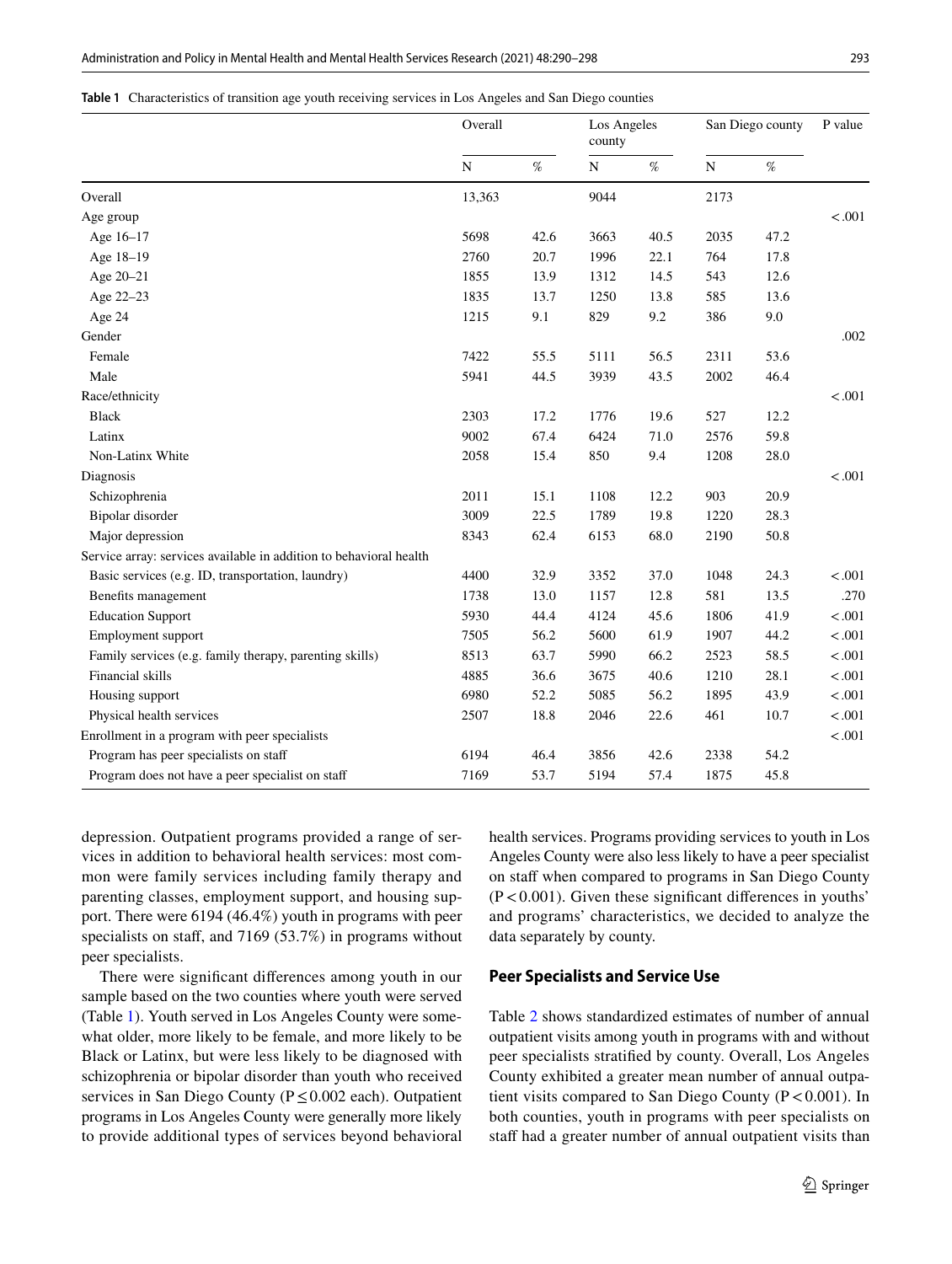<span id="page-4-1"></span><span id="page-4-0"></span>

| Table 2 Standardized<br>estimates of numbers of<br>mental health outpatient visits<br>among transition age youth in                                          | County             | Mental health outpa-<br>tient visits in programs<br>with peers |                 | Mental health outpa-<br>tient visits in programs<br>without peers |           | Difference in mental<br>health outpatient visits |           | P value |
|--------------------------------------------------------------------------------------------------------------------------------------------------------------|--------------------|----------------------------------------------------------------|-----------------|-------------------------------------------------------------------|-----------|--------------------------------------------------|-----------|---------|
| programs with and without peer                                                                                                                               |                    | Mean visits                                                    | <b>SE</b>       | Mean visits                                                       | <b>SE</b> | Mean visits                                      | SE        |         |
| specialists                                                                                                                                                  | Los Angeles county | 17.7                                                           | $.4\phantom{0}$ | 16.7                                                              | $\cdot$ 3 | 1.0                                              | .6        | .031    |
|                                                                                                                                                              | San Diego county   | 13.0                                                           | .4              | 10.9                                                              | $\cdot$ 3 | 2.1                                              | .6        | < .001  |
| <b>Table 3</b> Standardized<br>estimates of numbers of<br>mental health outpatient visits<br>among transition age youth in<br>programs with and without peer | County             | Mental health outpa-<br>tient visits in programs<br>with peers |                 | Mental health outpa-<br>tient visits in programs<br>without peers |           | Difference in mental<br>health outpatient visits |           | P value |
|                                                                                                                                                              |                    | <b>Mean Visits</b>                                             | <b>SE</b>       | <b>Mean Visits</b>                                                | <b>SE</b> | Mean Visits                                      | <b>SE</b> |         |
| specialists                                                                                                                                                  | Los Angeles county |                                                                |                 |                                                                   |           |                                                  |           |         |
|                                                                                                                                                              | <b>Black</b>       | 20.8                                                           | 1.1             | 15.4                                                              | .8        | 5.4                                              | 1.4       | < .001  |
|                                                                                                                                                              | Latinx             | 19.7                                                           | .9              | 16.8                                                              | .4        | 2.9                                              | 1.0       | < .001  |
|                                                                                                                                                              | Non-Latinx White   | 19.6                                                           | 1.3             | 19.3                                                              | 1.0       | $\cdot$ 3                                        | 1.6       | .398    |
|                                                                                                                                                              | San Diego county   |                                                                |                 |                                                                   |           |                                                  |           |         |
|                                                                                                                                                              | <b>Black</b>       | 11.9                                                           | .8              | 12.4                                                              | 1.0       | $-6$                                             | 1.4       | .666    |

youth in programs without peer specialists:  $17.7$  (SE=0.4) vs. 16.7 ( $SE = 0.6$ ) in Los Angeles County ( $P = 0.031$ ) and 13.0 ( $SE = 0.4$ ) vs. 10.9 ( $SE = 0.3$ ) in San Diego County ( $P < 0.001$ ), representing increases of 6% and 19%, respectively.

# **Peer Specialists and Racial/Ethnic Disparities in Service Use**

Table [3](#page-4-1) examines the relationship between having a peer specialist and racial and ethnic disparities in outpatient service use. There were signifcantly greater annual outpatient mental health visits among Black and Latinx youth in programs with peer specialists in Los Angeles County, compared to Black and Latinx youth in programs without peer specialists: 5.4 ( $SE = 1.4$ ) and 2.9 ( $SE = 1.0$ ) greater visits, respectively (P<0.001 each). In San Diego County, Latinx youth in programs with peer specialists had a  $1.4$  (SE = 0.9) greater outpatient visits compared to Latinx youth in programs without peer specialists  $(P=0.043)$ .

In order to evaluate disparities in service use, we examined whether outpatient service use was lower among Black or Latinx youth compared to non-Latinx white youth, in programs with and without peer specialists, in Los Angeles and San Diego Counties. In Los Angeles County, outpatient mental health service use was signifcantly lower among both Black and Latinx youth in programs without peer specialists, compared to non-Latinx White youth  $(P < 0.001)$ each); these disparities did not exist in programs with peer <span id="page-4-2"></span>**Table 4** Racial/ethnic concordance among transition age youth and peer specialists

Latinx 12.4 .7 11.0 .6 1.4 .9 .043 Non-Latinx White 12.0 .7 12.0 .7 -1 1.0 .505

| County             | Overall |      | Youth in concordance with<br>peer specialist |               |  |  |  |
|--------------------|---------|------|----------------------------------------------|---------------|--|--|--|
|                    | N       | %    | N                                            | % concordance |  |  |  |
| Los Angeles county |         |      |                                              |               |  |  |  |
| <b>Black</b>       | 815     | 23.5 | 569                                          | 69.8          |  |  |  |
| Latinx             | 2655    | 76.5 | 2400                                         | 90.4          |  |  |  |
| San Diego county   |         |      |                                              |               |  |  |  |
| <b>Black</b>       | 332     | 21.1 | 103                                          | 31.0          |  |  |  |
| Latinx             | 1241    | 78.9 | 773                                          | 62.3          |  |  |  |

specialists. There were no significant disparities in outpatient services use by race/ethnicity among programs with or without peer specialists in San Diego County.

#### **Racial/Ethnic Concordance with Peer Specialists**

Table [4](#page-4-2) shows racial and ethnic concordance between youth and peer specialists among programs with a peer specialist on staff. Concordance ranged from 31.0% among Black youth in San Diego County to 90.4% among Latinx youth in Los Angeles County.

Table [5](#page-5-0) shows the relationship between racial and ethnic concordance and outpatient service use. There were no signifcant diferences related to concordance among Black youth in either county. However, in both counties, Latinx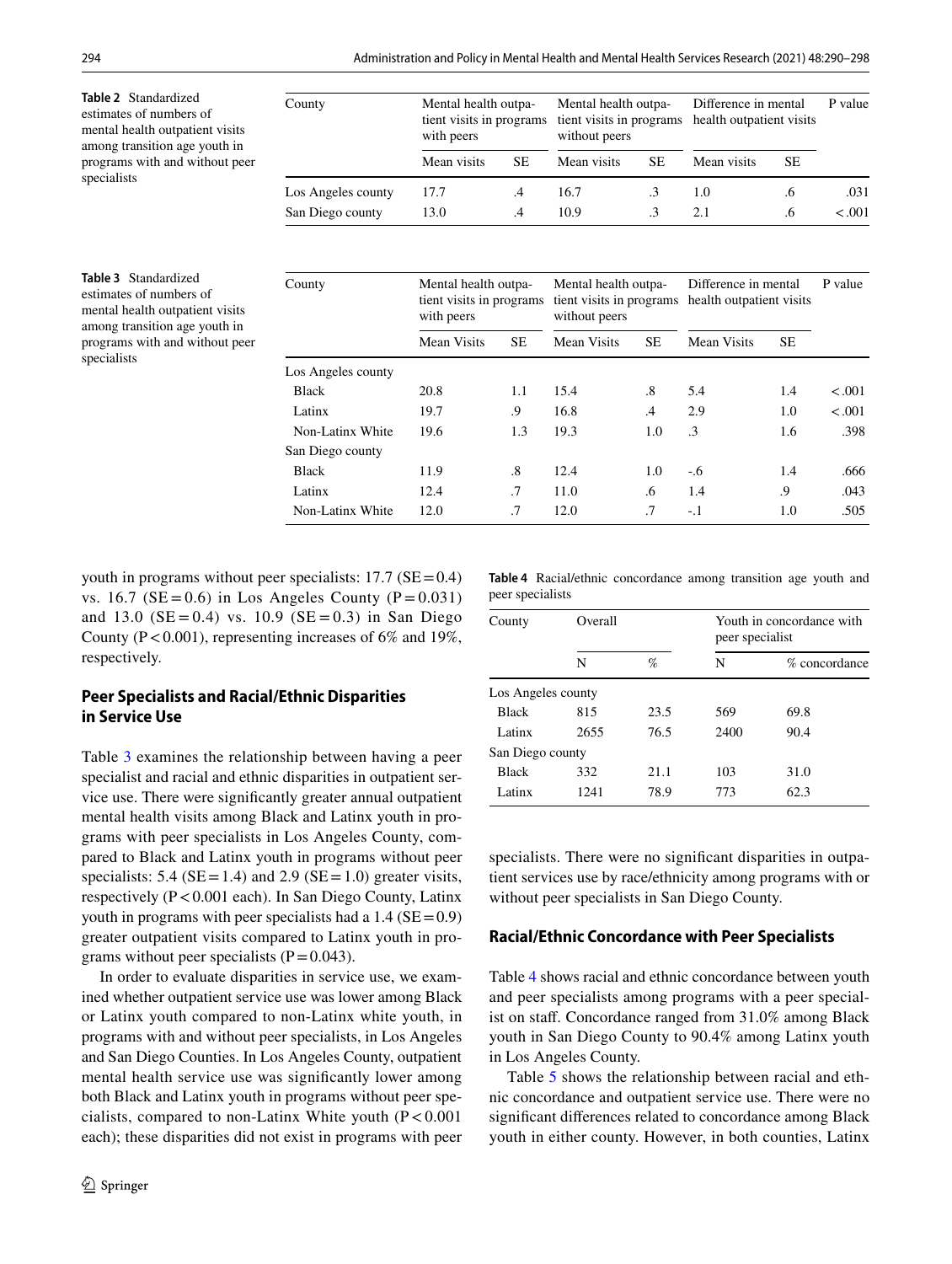<span id="page-5-0"></span>**Table 5** Standardized efects of concordance among transition age youth and peer specialists

| County             | Outpatient programs with<br>concordant peer special-<br>ists |     | Outpatient programs<br>with non-concordant peer<br>specialists |     | Difference in mental<br>health outpatient visits | P value |         |  |
|--------------------|--------------------------------------------------------------|-----|----------------------------------------------------------------|-----|--------------------------------------------------|---------|---------|--|
|                    | Mean visits                                                  | SE  | Mean visits                                                    | SE  | Mean visits                                      | SE.     |         |  |
| Los Angeles county |                                                              |     |                                                                |     |                                                  |         |         |  |
| <b>Black</b>       | 20.7                                                         | 1.6 | 19.2                                                           | 2.0 | 1.5                                              | 2.6     | .218    |  |
| Latinx             | 15.5                                                         | .6  | 12.5                                                           | 1.0 | 3.0                                              | 1.2     | .014    |  |
| San Diego county   |                                                              |     |                                                                |     |                                                  |         |         |  |
| <b>Black</b>       | 13.8                                                         | 1.8 | 11.1                                                           | .9  | 2.7                                              | 2.1     | .112    |  |
| Latinx             | 14.9                                                         | .7  | 8.5                                                            | .6  | 6.4                                              | 1.1     | $-.001$ |  |

youth in programs with concordance with peer specialists had a greater number of annual outpatient mental health visits: 3.0 ( $SE = 1.2$ ,  $P = 0.014$ ) and 6.4 ( $SE = 1.1$ ,  $P < 0.001$ ) greater visits in Los Angeles and San Diego Counties, respectively.

# **Conclusions**

In this paper, we examined the relationship between availability of peer support and the use of outpatient mental health services among minority youth with serious mental illness in Los Angeles and San Diego Counties. We found that having a peer specialist on staff was associated with increases in outpatient service use in both counties, and with reduced disparities in service use among Black and Latinx youth in Los Angeles County. The availability of a peer specialist with racial/ethnic concordance was also associated with greater outpatient service use among Latinx youth in both counties. These results suggest that peer support services are a promising approach to reducing the documented low rate of continued engagement in mental health services among youth (Pottick et al. [2014;](#page-7-25) Ringeisen et al. [2016\)](#page-7-26).

Studies conducted with adults living with serious mental illness generally fnd that peers are efective in supporting client use of mental services (Davidson et al. [2012\)](#page-7-16), as was true within our study. Factors that may contribute to this outcome include a 'do whatever it takes' approach including highly fexible positions, modeling of service use, and provision of instrumental, informational, and emotional support (Simmons et al. [2017;](#page-8-3) Watson [2019\)](#page-8-7). Other adultbased studies fnd that peers provide hope for a trajectory of recovery, which may be particularly important for youth (Repper and Carter [2011](#page-7-27); Walker and Bryant [2013](#page-8-8)). Peer providers may also contribute to or strengthen programs' recovery orientation (Jones et al. [2020](#page-7-28); Thomas and Salzer [2018](#page-8-9)). Given the massive growth in the peer workforce over the past decade, including youth-focused peer certifcation standards (Myrick and Del Vecchio [2016](#page-7-29); Wolf [2018\)](#page-8-10), it is critical that the feld directly investigate youth peer support implementation, roles, benefts and underlying processes, while drawing on but not assuming the generalizability of adult peer support studies.

Our fndings suggest that the availability of peer staf within youth mental health programs may contribute to greater outpatient service utilization among minority youth and that racial/ethnic concordance may further support service uptake among Latinx youth. Prior studies have found mixed evidence for the role of provider–client concordance, though fewer studies on this topic have been conducted with youth living with mental illness (Cabral and Smith [2011](#page-6-8); Valenzuela and Smith [2016\)](#page-8-11). Hiring of minority peer specialists may refect greater cultural sensitivity/competency within the program, and/or minority peer staff may contribute to a culturally sensitive climate (Jones et al. [2020](#page-7-28)). Racial/ethnic concordance between peers and youth may play a positive role by increasing client trust and rapport (Corrigan et al. [2018;](#page-7-30) Corrigan et al. [2017a,](#page-6-5) [b\)](#page-7-20), or by helping youth manage family and/or community stigma regarding mental illness (Greden et al. [2010](#page-7-31); Rivera-Segarra et al. [2019](#page-8-12)). These possible interpretations all merit further exploration, including qualitative interviews designed to help unpack underlying directionality, processes and mechanisms. In addition to race/ethnicity, research into the age and sexual minority group identifcation of peer providers, and their contribution not just to a recovery orientation but also a youth orientation may prove key to understanding unique impacts within this population.

Our fndings regarding racial/ethnic concordance also raise important, unanswered questions regarding the role of "shared experience." To our knowledge, only one study has actually probed what it is that service users perceive to be the most important aspect of shared experience. In this provocative study, researchers found that Veterans with mental health challenges rated shared military experience and trauma as more signifcant than their shared experience receiving mental health or substance use services (Clark et al. [2016](#page-6-9)). While mental health is often assumed to be the defning aspect of shared experience in the context of peer support, no empirical evidence directly attests to this, and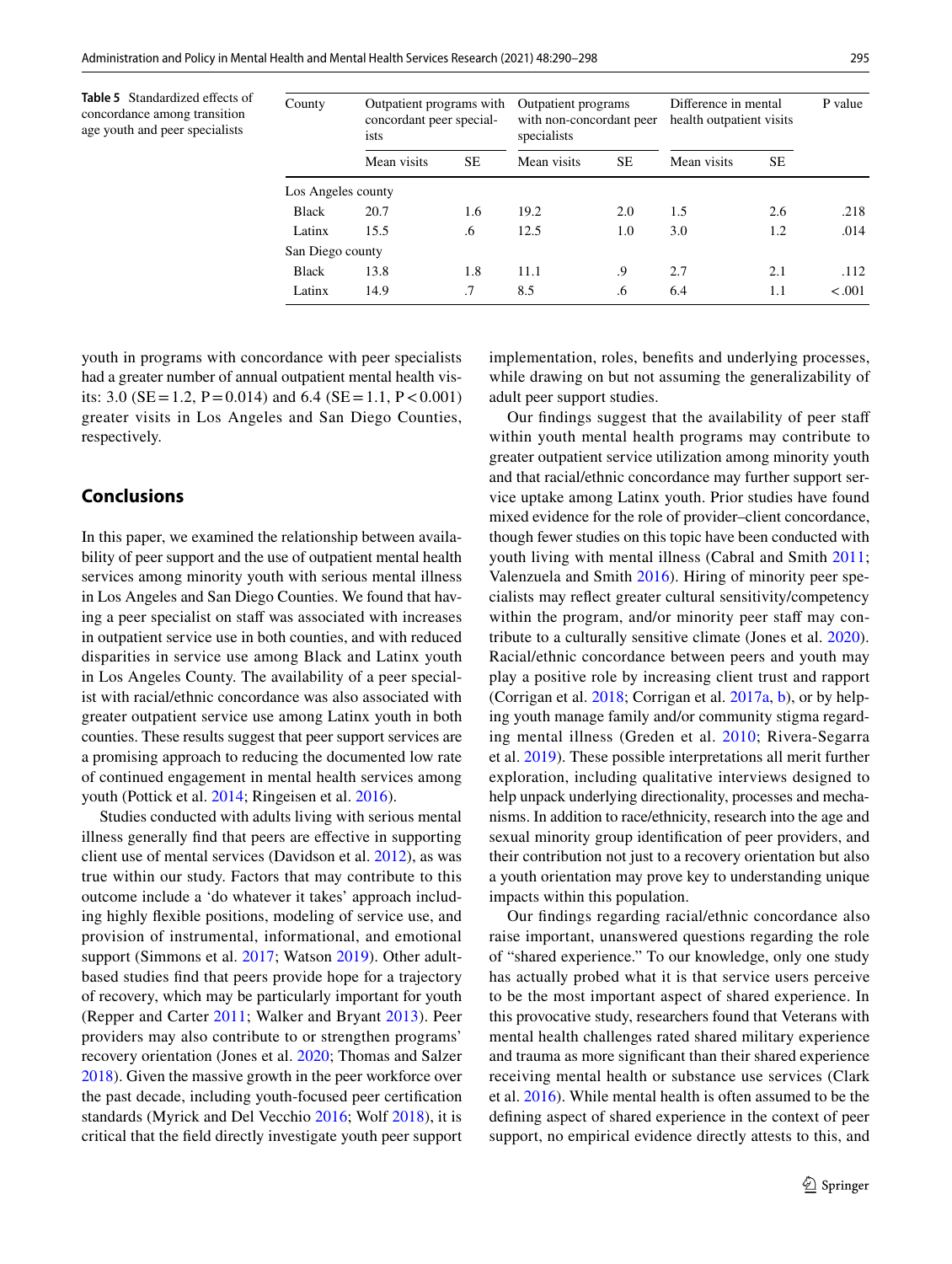the above work raises questions about what youth prioritize in their relationships with peer providers. These questions might also be pursued with respect to shared experience of particular kinds of systems: for example, having (versus not having) shared experience with child welfare or juvenile justice.

Our diferential fndings by county speak to the importance of context and the importance of examining interventions, including peer support, by county or administrative catchment area. These data can also inform future research focused on specifc adaptations based on context and other factors, such as youth preferences. Future research can examine diferent types of peer support and what it is about the support that is vital for youth, which may vary by county. Our sample of youth in Los Angeles County were largely minority youth and they had higher rates of concordance with peer specialists. Youth in San Diego County were younger and had higher rates of more serious diagnoses including schizophrenia and bipolar disorder. These youth also had greater access to peer specialists.

This paper had a few limitations. Our analyses focused on commonly used mental health services that were captured in administrative data. We may have missed changes in other types of services that were not captured in the data such as non-clinical, psychosocial interventions. Peer services may span many diferent types of interactions/engagements, and availability of peer support may afect some of these more than others. We did not have data on mental health outcomes or functioning, or outcomes such as resilience and selfefficacy that are often a focus of peer support. We did not have data on the numbers of peer specialists or their hours worked. We measured peer support using a point in time survey of program managers, and our study design compared programs that have a peer specialist on staff to those that did not; although we were able to control for a range of services provided by the programs, it is possible that programs that had a peer specialist on staff were different from programs that do not employ peer specialists in ways that we did not measure yet could afect outcomes.

Despite these limitations, the present study provides useful information on a large sample of youth with serious mental illness. Our data show that having a peer specialist on staff within a youth program is associated with increased use of outpatient mental health services within that program. Future research should consider the specifc roles and characteristics of peer specialists working in youth settings, as well as the context in which services are delivered and the considerations that afect whether outpatient programs provide peer support.

**Funding** This work was supported by grant R01MD011528 from the National Institute on Minority Health and Health Disparities.

## **Compliance with Ethical Standards**

**Conflict of interest** The authors have no disclosures to report.

**Open Access** This article is licensed under a Creative Commons Attribution 4.0 International License, which permits use, sharing, adaptation, distribution and reproduction in any medium or format, as long as you give appropriate credit to the original author(s) and the source, provide a link to the Creative Commons licence, and indicate if changes were made. The images or other third party material in this article are included in the article's Creative Commons licence, unless indicated otherwise in a credit line to the material. If material is not included in the article's Creative Commons licence and your intended use is not permitted by statutory regulation or exceeds the permitted use, you will need to obtain permission directly from the copyright holder. To view a copy of this licence, visit<http://creativecommons.org/licenses/by/4.0/>.

## **References**

- <span id="page-6-0"></span>Alegria, M., Alvarez, K., Ishikawa, R. Z., DiMarzio, K., & McPeck, S. (2016). Removing obstacles to eliminating racial and ethnic disparities in behavioral health care. *Health Afairs (Millwood), 35*(6), 991–999. [https://doi.org/10.1377/hlthaf.2016.0029.](https://doi.org/10.1377/hlthaff.2016.0029)
- <span id="page-6-1"></span>Alegria, M., Carson, N. J., Goncalves, M., & Keefe, K. (2011). Disparities in treatment for substance use disorders and co-occurring disorders for ethnic/racial minority youth. *Journal of the American Academy of Child and Adolescent Psychiatry, 50*(1), 22–31. [https](https://doi.org/10.1016/j.jaac.2010.10.005) [://doi.org/10.1016/j.jaac.2010.10.005](https://doi.org/10.1016/j.jaac.2010.10.005).
- <span id="page-6-2"></span>Alegría, M., Chatterji, P., Wells, K., Cao, Z., Chen, C.-N., Takeuchi, D., et al. (2008). Disparity in depression treatment among racial and ethnic minority populations in the United States. *Psychiatric Services (Washington, DC), 59*(11), 1264–1272. [https://doi.](https://doi.org/10.1176/appi.ps.59.11.1264) [org/10.1176/appi.ps.59.11.1264.](https://doi.org/10.1176/appi.ps.59.11.1264)
- <span id="page-6-7"></span>Basu, A., & Rathouz, P. J. (2005). Estimating marginal and incremental efects on health outcomes using fexible link and variance function models. *Biostatistics, 6*(1), 93–109. [https://doi.org/10.1093/](https://doi.org/10.1093/biostatistics/kxh020) [biostatistics/kxh020.](https://doi.org/10.1093/biostatistics/kxh020)
- <span id="page-6-6"></span>Blough, D. K., Madden, C. W., & Hornbrook, M. C. (1999). Modeling risk using generalized linear models. *Journal of Health Economics, 18*(2), 153–171.
- <span id="page-6-8"></span>Cabral, R. R., & Smith, T. B. (2011). Racial/ethnic matching of clients and therapists in mental health services: A meta-analytic review of preferences, perceptions, and outcomes. *Journal of Counseling Psychology, 58*(4), 537–554. [https://doi.org/10.1037/a0025266.](https://doi.org/10.1037/a0025266)
- <span id="page-6-9"></span>Clark, C., Barrett, B., Frei, A., & Christy, A. (2016). What makes a peer a peer? *Psychiatric Rehabilitation Journal, 39*(1), 74–76. <https://doi.org/10.1037/prj0000147>.
- <span id="page-6-3"></span>Cook, B. L., & Alegria, M. (2011). Racial-ethnic disparities in substance abuse treatment: The role of criminal history and socioeconomic status. *Psychiatric Services (Washington, DC), 62*(11), 1273–1281. [https://doi.org/10.1176/appi.ps.62.11.1273.](https://doi.org/10.1176/appi.ps.62.11.1273)
- <span id="page-6-4"></span>Cook, B. L., Doksum, T., Chen, C. N., Carle, A., & Alegria, M. (2013). The role of provider supply and organization in reducing racial/ ethnic disparities in mental health care in the U.S. *Social Science and Medicine, 84*, 102–109. [https://doi.org/10.1016/j.socsc](https://doi.org/10.1016/j.socscimed.2013.02.006) [imed.2013.02.006](https://doi.org/10.1016/j.socscimed.2013.02.006).
- <span id="page-6-5"></span>Corrigan, P. W., Kraus, D. J., Pickett, S. A., Schmidt, A., Stellon, E., Hantke, E., et al. (2017a). Using peer navigators to address the integrated health care needs of homeless African Americans with serious mental illness. *Psychiatric Services (Washington, DC), 68*(3), 264–270. [https://doi.org/10.1176/appi.ps.201600134.](https://doi.org/10.1176/appi.ps.201600134)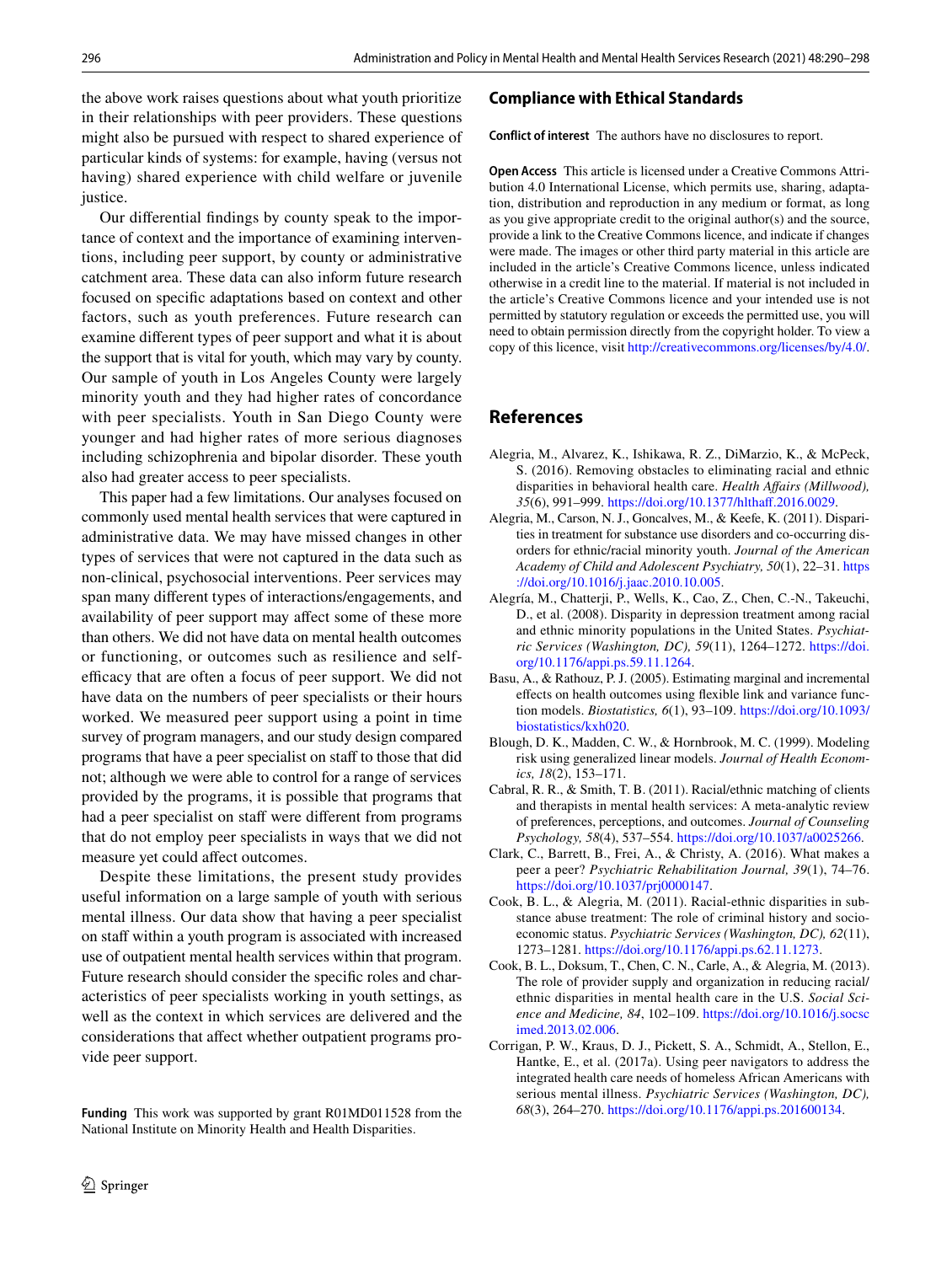- <span id="page-7-21"></span>Corrigan, P. W., Pickett, S., Batia, K., & Michaels, P. J. (2014). Peer navigators and integrated care to address ethnic health disparities of people with serious mental illness. *Social Work in Public Health, 29*(6), 581–593. [https://doi.org/10.1080/19371](https://doi.org/10.1080/19371918.2014.893854) [918.2014.893854](https://doi.org/10.1080/19371918.2014.893854).
- <span id="page-7-30"></span>Corrigan, P. W., Sheehan, L., Morris, S., Larson, J. E., Torres, A., Lara, J. L., et al. (2018). The impact of a peer navigator program in addressing the health needs of Latinos with serious mental illness. *Psychiatric Services (Washington, DC), 69*(4), 456–461. [https://](https://doi.org/10.1176/appi.ps.201700241) [doi.org/10.1176/appi.ps.201700241.](https://doi.org/10.1176/appi.ps.201700241)
- <span id="page-7-20"></span>Corrigan, P. W., Torres, A., Lara, J. L., Sheehan, L., & Larson, J. E. (2017b). The healthcare needs of Latinos with serious mental illness and the potential of peer navigators. *Administration and Policy in Mental Health, 44*(4), 547–557. [https://doi.org/10.1007/](https://doi.org/10.1007/s10488-016-0737-2) [s10488-016-0737-2.](https://doi.org/10.1007/s10488-016-0737-2)
- <span id="page-7-0"></span>Cusick, G. R., Havlicek, J. R., & Courtney, M. E. (2012). Risk for arrest: The role of social bonds in protecting foster youth making the transition to adulthood. *American Journal of Orthopsychiatry, 82*(1), 19–31.<https://doi.org/10.1111/j.1939-0025.2011.01136.x>.
- <span id="page-7-16"></span>Davidson, L., Bellamy, C., Guy, K., & Miller, R. (2012). Peer support among persons with severe mental illnesses: A review of evidence and experience. *World Psychiatry, 11*(2), 123–128. [https://doi.](https://doi.org/10.1016/j.wpsyc.2012.05.009) [org/10.1016/j.wpsyc.2012.05.009.](https://doi.org/10.1016/j.wpsyc.2012.05.009)
- <span id="page-7-1"></span>Davis, M. (2003). Addressing the needs of youth in transition to adulthood. *Administration and Policy in Mental Health, 30*(6), 495–509.
- <span id="page-7-3"></span>Davis, M., Banks, S., Fisher, W., & Grudzinskas, A. (2004). Longitudinal patterns of ofending during the transition to adulthood in youth from the mental health system. *The Journal of Behavioral Health Services & Research, 31*(4), 351–366.
- <span id="page-7-4"></span>Davis, M., & Vander Stoep, A. (1997). The transition to adulthood for youth who have serious emotional disturbance: Developmental transition and young adult outcomes. *Journal of Mental Health Administration, 24*(4), 400–427.
- <span id="page-7-5"></span>Edlund, M. J., Wang, P. S., Berglund, P. A., Katz, S. J., Lin, E., & Kessler, R. C. (2002). Dropping out of mental health treatment: Patterns and predictors among epidemiological survey respondents in the United States and Ontario. *American Journal of Psychiatry, 159*(5), 845–851.
- <span id="page-7-24"></span>Efron, B. (1993). *An introduction to the bootstrap*. New York: Chapman & Hall.
- <span id="page-7-14"></span>Gopalan, G., Lee, S. J., Harris, R., Acri, M. C., & Munson, M. R. (2017). Utilization of peers in services for youth with emotional and behavioral challenges: A scoping review. *J Adolesc, 55*, 88–115.<https://doi.org/10.1016/j.adolescence.2016.12.011>.
- <span id="page-7-11"></span>Grant, K. L., Simmons, M. B., & Davey, C. G. (2018). Three nontraditional approaches to improving the capacity, accessibility, and quality of mental health services: An overview. *Psychiatric Services (Washington, DC), 69*(5), 508–516. [https://doi.org/10.1176/](https://doi.org/10.1176/appi.ps.201700292) [appi.ps.201700292](https://doi.org/10.1176/appi.ps.201700292).
- <span id="page-7-31"></span>Greden, J. F., Valenstein, M., Spinner, J., Blow, A., Gorman, L. A., Dalack, G. W., et al. (2010). Buddy-to-Buddy, a citizen soldier peer support program to counteract stigma, PTSD, depression, and suicide. *Annals of the New York Academy of Sciences, 1208*, 90–97. <https://doi.org/10.1111/j.1749-6632.2010.05719.x>.
- <span id="page-7-10"></span>Horvitz-Lennon, M., McGuire, T. G., Alegria, M., & Frank, R. G. (2009). Racial and ethnic disparities in the treatment of a Medicaid population with schizophrenia. *Health Services Research, 44*(6), 2106–2122. <https://doi.org/10.1111/j.1475-6773.2009.01041.x>.
- <span id="page-7-8"></span>Institute of Medicine. (2002). *Unequal treatment: Confronting racial and ethnic disparities in health care*. Washington, DC: Institute of Medicine.
- <span id="page-7-9"></span>Institute of Medicine and National Research Council. (2015). *Investing in the health and well-being of young adults*. Washington, DC: Institute of Medicine and National Research Council.
- <span id="page-7-28"></span>Jones, N., Teague, G. B., Wolf, J., & Rosen, C. (2020). Organizational climate and support among peer specialists working in peer-run, hybrid and conventional mental health settings. *Administration and Policy in Mental Health, 47*(1), 150–167. [https://doi.](https://doi.org/10.1007/s10488-019-00980-9) [org/10.1007/s10488-019-00980-9](https://doi.org/10.1007/s10488-019-00980-9).
- <span id="page-7-19"></span>King, A. J., & Simmons, M. B. (2018). A systematic review of the attributes and outcomes of peer work and guidelines for reporting studies of peer interventions. *Psychiatric Services (Washington, DC), 69*(9), 961–977.<https://doi.org/10.1176/appi.ps.201700564>.
- <span id="page-7-12"></span>Lal, S., & Malla, A. (2015). Service engagement in frst-episode psychosis: Current issues and future directions. *Canadian Journal of Psychiatry, 60*(8), 341–345. [https://doi.org/10.1177/0706743715](https://doi.org/10.1177/070674371506000802) [06000802](https://doi.org/10.1177/070674371506000802).
- <span id="page-7-17"></span>Lloyd-Evans, B., Mayo-Wilson, E., Harrison, B., Istead, H., Brown, E., Pilling, S., et al. (2014). A systematic review and meta-analysis of randomised controlled trials of peer support for people with severe mental illness. *BMC Psychiatry, 14*(1), 1–12. [https://doi.](https://doi.org/10.1186/1471-244x-14-39) [org/10.1186/1471-244x-14-39](https://doi.org/10.1186/1471-244x-14-39).
- <span id="page-7-23"></span>Manning, W. G., & Mullahy, J. (2001). Estimating log models: To transform or not to transform? *J Health Econ, 20*(4), 461–494.
- <span id="page-7-6"></span>Manteufel, B., Stephens, R. L., Sondheimer, D. L., & Fisher, S. K. (2008). Characteristics, service experiences, and outcomes of transition-aged youth in systems of care; Programmatic and policy implications. *Journal of Behavioral Health Services & Research, 35*(4), 469–487.
- <span id="page-7-22"></span>MHSA. (2020). *Mental Health Services Act*. Retrieved from [https://](http://mhsoac.ca.gov/document/2020-02/mental-health-services-act-revised-january-27-2020) [mhsoac.ca.gov/document/2020-02/mental-health-services-act](http://mhsoac.ca.gov/document/2020-02/mental-health-services-act-revised-january-27-2020)[revised-january-27-2020](http://mhsoac.ca.gov/document/2020-02/mental-health-services-act-revised-january-27-2020)
- <span id="page-7-15"></span>Munson, M. R., Cole, A., Jaccard, J., Kranke, D., Farkas, K., & Frese, F. J., 3rd. (2016). An engagement intervention for young adults with serious mental health conditions. *The Journal of Behavioral Health Services & Research, 43*(4), 542–563. [https://doi.](https://doi.org/10.1007/s11414-014-9424-9) [org/10.1007/s11414-014-9424-9.](https://doi.org/10.1007/s11414-014-9424-9)
- <span id="page-7-13"></span>Munson, M. R., Jaccard, J., Smalling, S. E., Kim, H., Werner, J. J., & Scott, L. D., Jr. (2012). Static, dynamic, integrated, and contextualized: A framework for understanding mental health service utilization among young adults. *Social Science and Medicine, 75*(8), 1441–1449. [https://doi.org/10.1016/j.socscimed.2012.05.039.](https://doi.org/10.1016/j.socscimed.2012.05.039)
- <span id="page-7-2"></span>Munson, M. R., & McMillen, J. C. (2009). Natural mentoring and psychosocial outcomes among older youth transitioning from foster care. *Children and youth services review, 31*(1), 104–111. [https](https://doi.org/10.1016/j.childyouth.2008.06.003) [://doi.org/10.1016/j.childyouth.2008.06.003.](https://doi.org/10.1016/j.childyouth.2008.06.003)
- <span id="page-7-29"></span>Myrick, K., & Del Vecchio, P. (2016). Peer support services in the behavioral healthcare workforce: State of the feld. *Psychiatric Rehabilitation Journal, 39*(3), 197–203. [https://doi.org/10.1037/](https://doi.org/10.1037/prj0000188) [prj0000188.](https://doi.org/10.1037/prj0000188)
- <span id="page-7-7"></span>Pottick, K. J., Bilder, S., Vander Stoep, A., Warner, L. A., & Alvarez, M. F. (2008). US patterns of mental health service utilization for transition-age youth and young adults. *Journal of Behavioral Health Services & Research, 35*(4), 373–389.
- <span id="page-7-25"></span>Pottick, K. J., Warner, L. A., Stoep, A. V., & Knight, N. M. (2014). Clinical characteristics and outpatient mental health service use of transition-age youth in the USA. *The Journal of Behavioral Health Services & Research, 41*(2), 230–243. [https://doi.](https://doi.org/10.1007/s11414-013-9376-5) [org/10.1007/s11414-013-9376-5.](https://doi.org/10.1007/s11414-013-9376-5)
- <span id="page-7-18"></span>Reif, S., Braude, L., Lyman, D. R., Dougherty, R. H., Daniels, A. S., Ghose, S. S., et al. (2014). Peer recovery support for individuals with substance use disorders: Assessing the evidence. *Psychiatric Services, 65*(7), 853–861. [https://doi.org/10.1176/appi.ps.20140](https://doi.org/10.1176/appi.ps.201400047) [0047](https://doi.org/10.1176/appi.ps.201400047).
- <span id="page-7-27"></span>Repper, J., & Carter, T. (2011). A review of the literature on peer support in mental health services. *Journal of Mental Health, 20*(4), 392–411.<https://doi.org/10.3109/09638237.2011.583947>.
- <span id="page-7-26"></span>Ringeisen, H., Miller, S., Munoz, B., Rohloff, H., Hedden, S. L., & Colpe, L. J. (2016). Mental health service use in adolescence: Findings from the national survey on drug use and health.